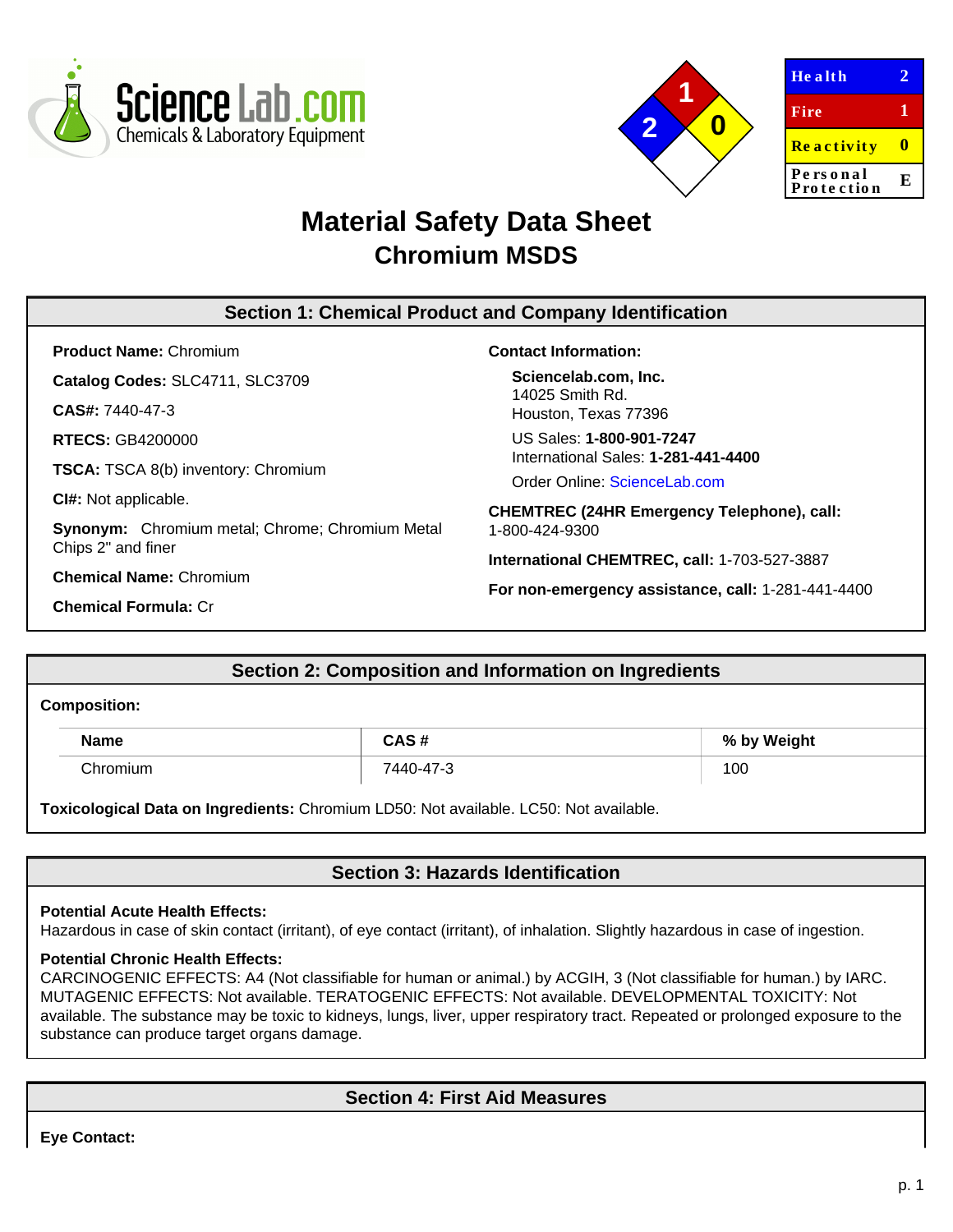Check for and remove any contact lenses. In case of contact, immediately flush eyes with plenty of water for at least 15 minutes. Get medical attention.

### **Skin Contact:**

In case of contact, immediately flush skin with plenty of water. Cover the irritated skin with an emollient. Remove contaminated clothing and shoes. Wash clothing before reuse. Thoroughly clean shoes before reuse. Get medical attention.

### **Serious Skin Contact:**

Wash with a disinfectant soap and cover the contaminated skin with an anti-bacterial cream. Seek medical attention.

#### **Inhalation:**

If inhaled, remove to fresh air. If not breathing, give artificial respiration. If breathing is difficult, give oxygen. Get medical attention.

#### **Serious Inhalation:** Not available.

#### **Ingestion:**

Do NOT induce vomiting unless directed to do so by medical personnel. Never give anything by mouth to an unconscious person. Loosen tight clothing such as a collar, tie, belt or waistband. Get medical attention if symptoms appear.

**Serious Ingestion:** Not available.

# **Section 5: Fire and Explosion Data**

**Flammability of the Product:** May be combustible at high temperature.

**Auto-Ignition Temperature:** 580°C (1076°F)

**Flash Points:** Not available.

**Flammable Limits:** Not available.

**Products of Combustion:** Some metallic oxides.

#### **Fire Hazards in Presence of Various Substances:**

Slightly flammable to flammable in presence of open flames and sparks, of heat. Non-flammable in presence of shocks.

#### **Explosion Hazards in Presence of Various Substances:**

Risks of explosion of the product in presence of mechanical impact: Not available. Risks of explosion of the product in presence of static discharge: Not available.

#### **Fire Fighting Media and Instructions:**

SMALL FIRE: Use DRY chemical powder. LARGE FIRE: Use water spray, fog or foam. Do not use water jet.

#### **Special Remarks on Fire Hazards:**

Moderate fire hazard when it is in the form of a dust (powder) and burns rapidly when heated in flame. Chromium is attacked vigorously by fused potassium chlorate producing vivid incandescence. Pyrophoric chromium unites with nitric oxide with incandescence. Incandescent reaction with nitrogen oxide or sulfur dioxide.

#### **Special Remarks on Explosion Hazards:**

Powdered Chromium metal +fused ammonium nitrate may react violently or explosively. Powdered Chromium will explode spontaneously in air.

# **Section 6: Accidental Release Measures**

#### **Small Spill:**

Use appropriate tools to put the spilled solid in a convenient waste disposal container. Finish cleaning by spreading water on the contaminated surface and dispose of according to local and regional authority requirements.

#### **Large Spill:**

Use a shovel to put the material into a convenient waste disposal container. Finish cleaning by spreading water on the contaminated surface and allow to evacuate through the sanitary system. Be careful that the product is not present at a concentration level above TLV. Check TLV on the MSDS and with local authorities.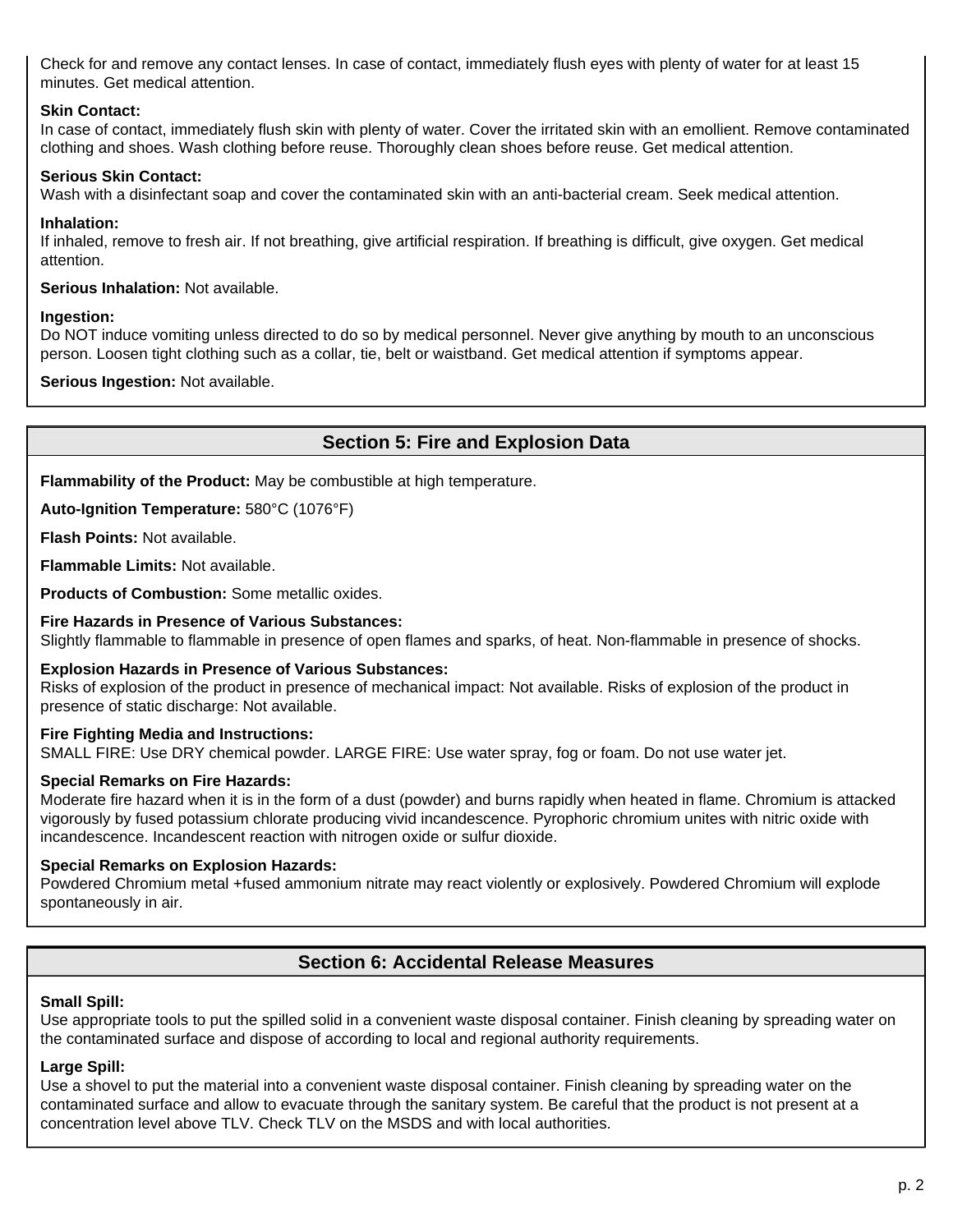# **Section 7: Handling and Storage**

#### **Precautions:**

Keep away from heat. Keep away from sources of ignition. Ground all equipment containing material. Do not ingest. Do not breathe dust. Wear suitable protective clothing. In case of insufficient ventilation, wear suitable respiratory equipment. If ingested, seek medical advice immediately and show the container or the label. Avoid contact with skin and eyes. Keep away from incompatibles such as oxidizing agents, acids, alkalis.

**Storage:** Keep container tightly closed. Keep container in a cool, well-ventilated area.

# **Section 8: Exposure Controls/Personal Protection**

#### **Engineering Controls:**

Use process enclosures, local exhaust ventilation, or other engineering controls to keep airborne levels below recommended exposure limits. If user operations generate dust, fume or mist, use ventilation to keep exposure to airborne contaminants below the exposure limit.

#### **Personal Protection:**

Splash goggles. Lab coat. Dust respirator. Be sure to use an approved/certified respirator or equivalent. Gloves.

#### **Personal Protection in Case of a Large Spill:**

Splash goggles. Full suit. Dust respirator. Boots. Gloves. A self contained breathing apparatus should be used to avoid inhalation of the product. Suggested protective clothing might not be sufficient; consult a specialist BEFORE handling this product.

#### **Exposure Limits:**

TWA: 0.5 (mg/m3) from ACGIH (TLV) [United States] TWA: 1 (mg/m3) from OSHA (PEL) [United States] TWA: 0.5 (mg/m3) from NIOSH [United States] TWA: 0.5 (mg/m3) [United Kingdom (UK)] TWA: 0.5 (mg/m3) [Canada]Consult local authorities for acceptable exposure limits.

## **Section 9: Physical and Chemical Properties**

**Physical state and appearance:** Solid. (Metal solid.)

**Odor:** Odorless.

**Taste:** Not available.

**Molecular Weight:** 52 g/mole

**Color:** Silver-white to Grey.

**pH (1% soln/water):** Not applicable.

**Boiling Point:** 2642°C (4787.6°F)

**Melting Point:** 1900°C (3452°F) +/- !0 deg. C

**Critical Temperature:** Not available.

**Specific Gravity:** 7.14 (Water = 1)

**Vapor Pressure:** Not applicable.

**Vapor Density:** Not available.

**Volatility:** Not available.

**Odor Threshold:** Not available.

**Water/Oil Dist. Coeff.:** Not available.

**Ionicity (in Water):** Not available.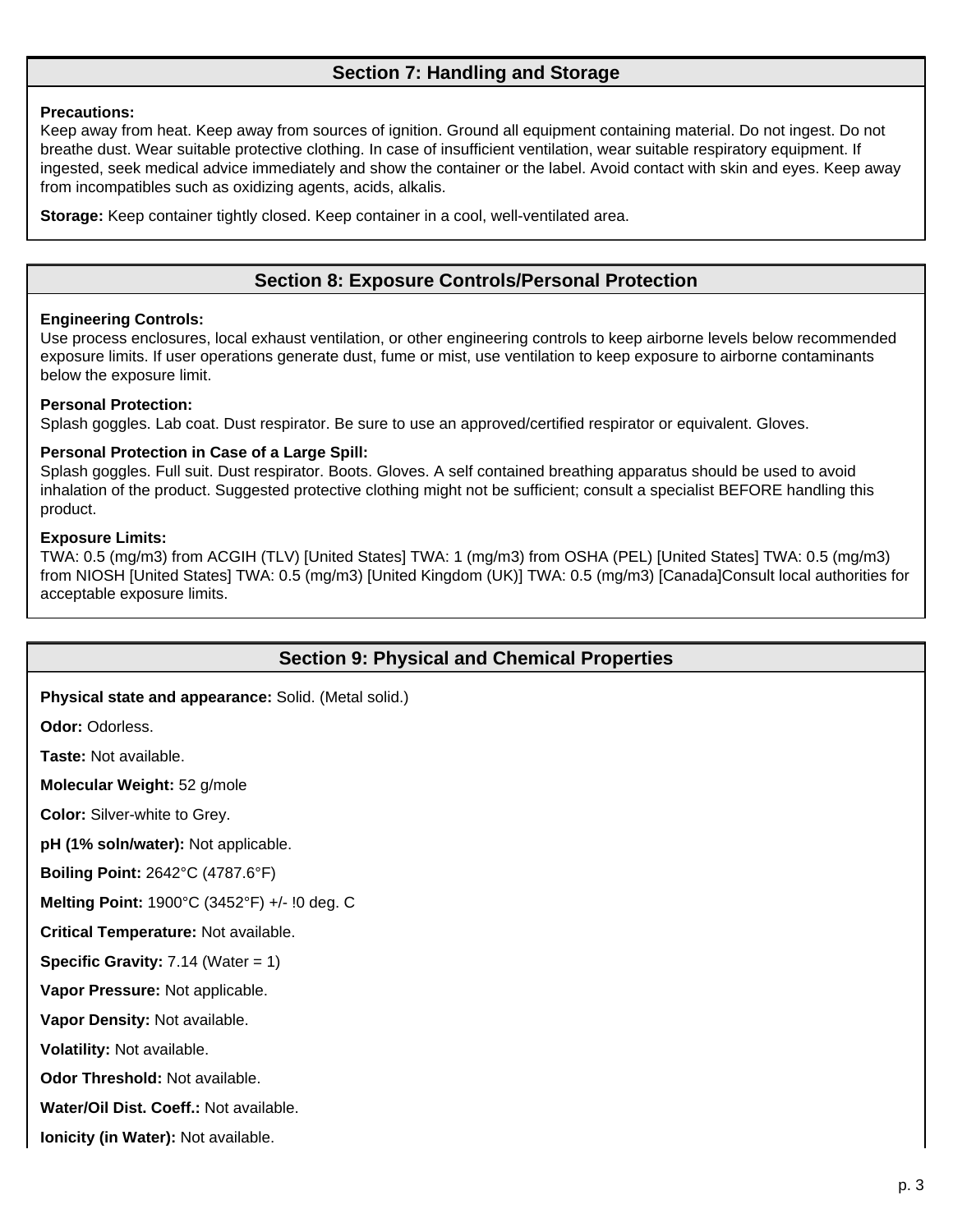#### **Dispersion Properties:** Not available.

#### **Solubility:**

Insoluble in cold water, hot water. Soluble in acids (except Nitric), and strong alkalies.

# **Section 10: Stability and Reactivity Data**

**Stability:** The product is stable.

**Instability Temperature:** Not available.

**Conditions of Instability:** Excess heat, incompatible materials

**Incompatibility with various substances:** Reactive with oxidizing agents, acids, alkalis.

**Corrosivity:** Not available.

#### **Special Remarks on Reactivity:**

Incompatible with molten Lithium at 180 deg. C, hydrogen peroxide, hydrochloric acid, sulfuric acid, most caustic alkalies and alkali carbonates, potassium chlorate, sulfur dioxide, nitrogen oxide, bromine pentafluoride. It may react violently or ignite with bromine pentafluoride. Chromium is rapidly attacked by fused sodium hydroxide + potassium nitrate. Potentially hazardous incompatibility with strong oxidizers.

**Special Remarks on Corrosivity:** Not available.

**Polymerization:** Will not occur.

# **Section 11: Toxicological Information**

**Routes of Entry:** Inhalation. Ingestion.

#### **Toxicity to Animals:**

LD50: Not available. LC50: Not available.

#### **Chronic Effects on Humans:**

CARCINOGENIC EFFECTS: A4 (Not classifiable for human or animal.) by ACGIH, 3 (Not classifiable for human.) by IARC. May cause damage to the following organs: kidneys, lungs, liver, upper respiratory tract.

#### **Other Toxic Effects on Humans:**

Hazardous in case of skin contact (irritant), of inhalation. Slightly hazardous in case of ingestion.

**Special Remarks on Toxicity to Animals:** Not available.

#### **Special Remarks on Chronic Effects on Humans:**

May cause cancer based on animal data. There is no evidence that exposure to trivalent chromium causes cancer in man.

#### **Special Remarks on other Toxic Effects on Humans:**

Acute Potential Health Effects: May cause skin irritation. Eyes: May cause mechanical eye irritation. Inhalation: May cause irritation of the respiratory tract and mucous membranes of the respiratory tract. Ingestion: May cause gastrointestinal tract irritation with nausea, vomiting, diarrhea. Chronic Potential Health Effects: Inhalation: The effects of chronic exposure include irritation , sneezing, reddness of the throat, bronchospasm, asthma, cough, polyps, chronic inflammation, emphysema, chronic bronchitis, pharyngitis, bronchopneumonia, pneumoconoisis. Effects on the nose from chronic chromium exposure include irritation, ulceration, and perforation of the nasal septum. Inflammation and ulceration of the larynx may also occur. Ingestion or Inhalation: Chronic exposure may cause liver and kidney damage.

## **Section 12: Ecological Information**

**Ecotoxicity:** Not available.

**BOD5 and COD:** Not available.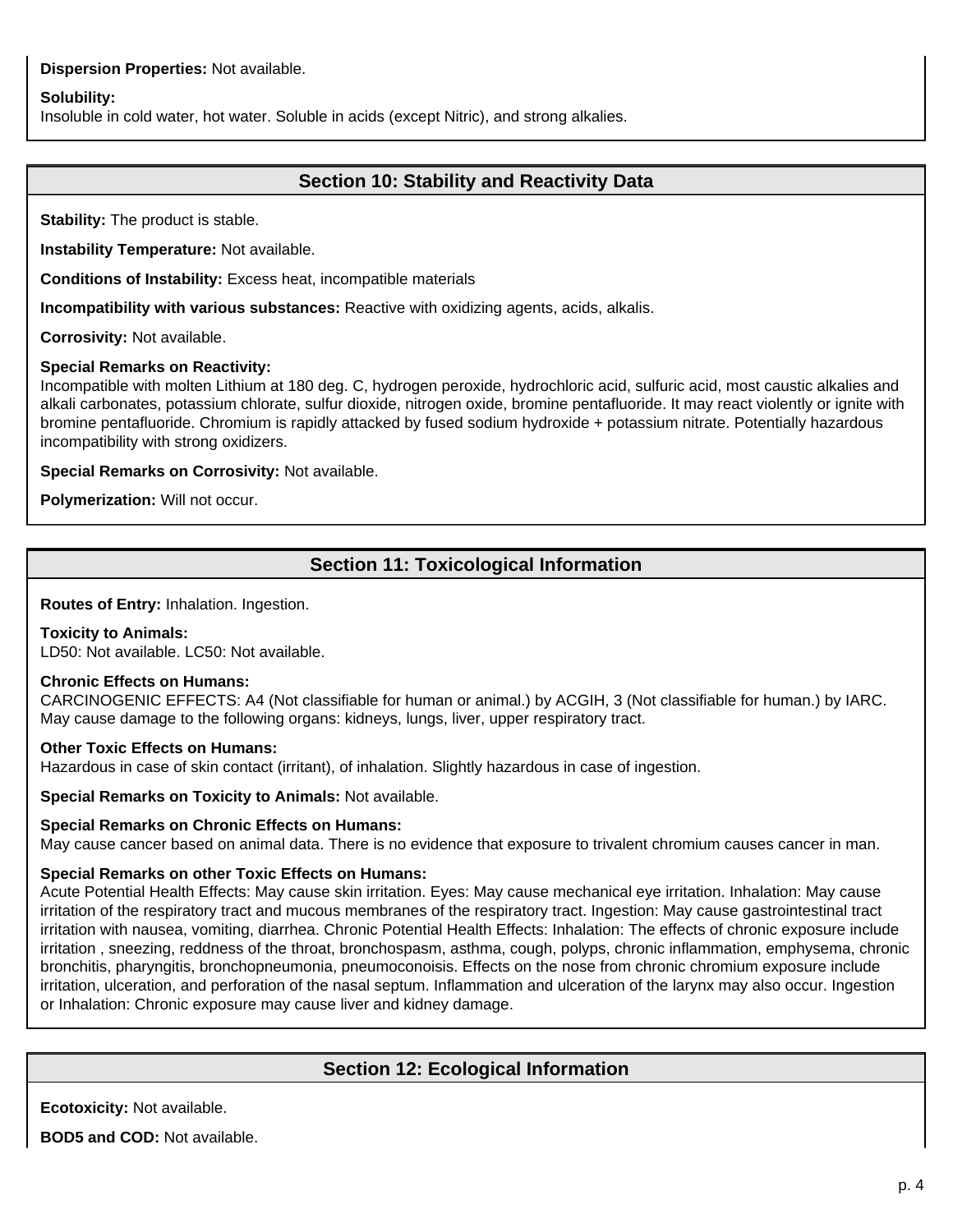### **Products of Biodegradation:**

Possibly hazardous short term degradation products are not likely. However, long term degradation products may arise.

**Toxicity of the Products of Biodegradation:** The product itself and its products of degradation are not toxic.

**Special Remarks on the Products of Biodegradation:** Not available.

# **Section 13: Disposal Considerations**

#### **Waste Disposal:**

Waste must be disposed of in accordance with federal, state and local environmental control regulations.

# **Section 14: Transport Information**

**DOT Classification:** Not a DOT controlled material (United States).

**Identification:** Not applicable.

**Special Provisions for Transport:** Not applicable.

# **Section 15: Other Regulatory Information**

#### **Federal and State Regulations:**

Connecticut hazardous material survey.: Chromium Illinois toxic substances disclosure to employee act: Chromium Illinois chemical safety act: Chromium New York release reporting list: Chromium Rhode Island RTK hazardous substances: Chromium Pennsylvania RTK: Chromium Minnesota: Chromium Michigan critical material: Chromium Massachusetts RTK: Chromium Massachusetts spill list: Chromium New Jersey: Chromium New Jersey spill list: Chromium Louisiana spill reporting: Chromium California Director's List of Hazardous Substances: Chromium TSCA 8(b) inventory: Chromium SARA 313 toxic chemical notification and release reporting: Chromium CERCLA: Hazardous substances.: Chromium: 5000 lbs. (2268 kg)

#### **Other Regulations:**

OSHA: Hazardous by definition of Hazard Communication Standard (29 CFR 1910.1200). EINECS: This product is on the European Inventory of Existing Commercial Chemical Substances.

### **Other Classifications:**

**WHMIS (Canada):** Not controlled under WHMIS (Canada).

#### **DSCL (EEC):**

R40- Limited evidence of carcinogenic effect S36/37/39- Wear suitable protective clothing, gloves and eye/face protection. S45- In case of accident or if you feel unwell, seek medical advice immediately (show the label where possible).

#### **HMIS (U.S.A.):**

**Health Hazard:** 2

**Fire Hazard:** 1

**Reactivity:** 0

**Personal Protection:** E

#### **National Fire Protection Association (U.S.A.):**

**Health:** 2

**Flammability:** 1

**Reactivity:** 0

**Specific hazard:**